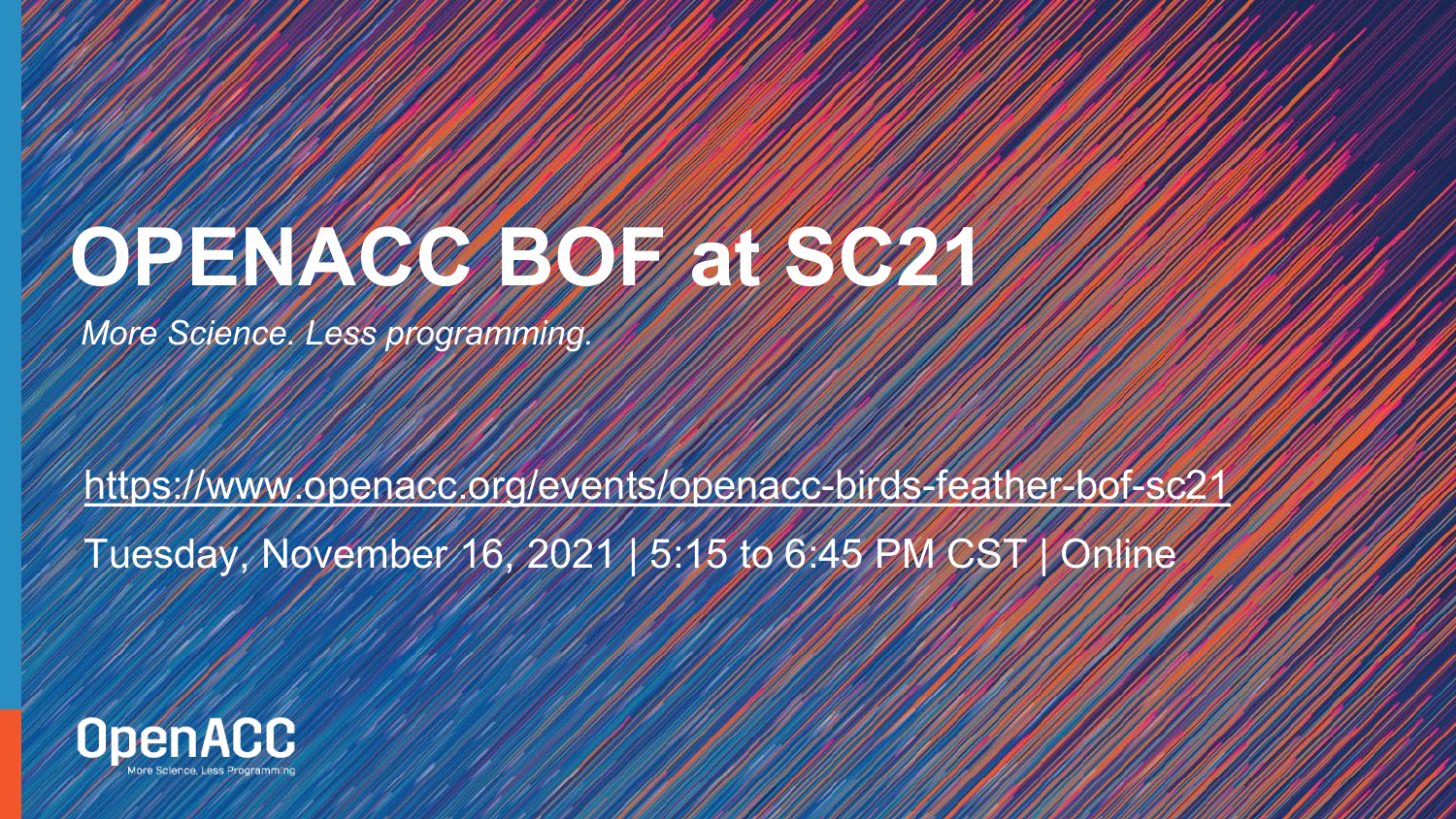# OpenACC BOF @ SC21

#### Tuesday, Nov 16, 2021

- Welcome and OpenACC Organizational Update Jack Wells, NVIDIA (**5 Minutes)**
- OpenACC Specification Update Jeff Larkin, NVIDIA (**7 Minutes)**
- Compiler Implementations
	- HPE Updates: Barbara Chapman, HPE (**6 minutes)**
	- GCC Updates: Catherine Moore, Siemens (**6 minutes)**
- Porting Scientific Applications with OpenACC: Real-world Use Cases (**7 minutes)** 
	- $\circ$  On the Road to Code Portability Stéphane Ethier, PPPL
	- Can Fortran's 'do concurrent' Replace Directives for Accelerated Computing? Ron Caplan (Predictive Science)
- **Training and Education, Julia Levites, NVIDIA (7 minutes)**
- Questions, General Discussion from the BOF. (45 minutes)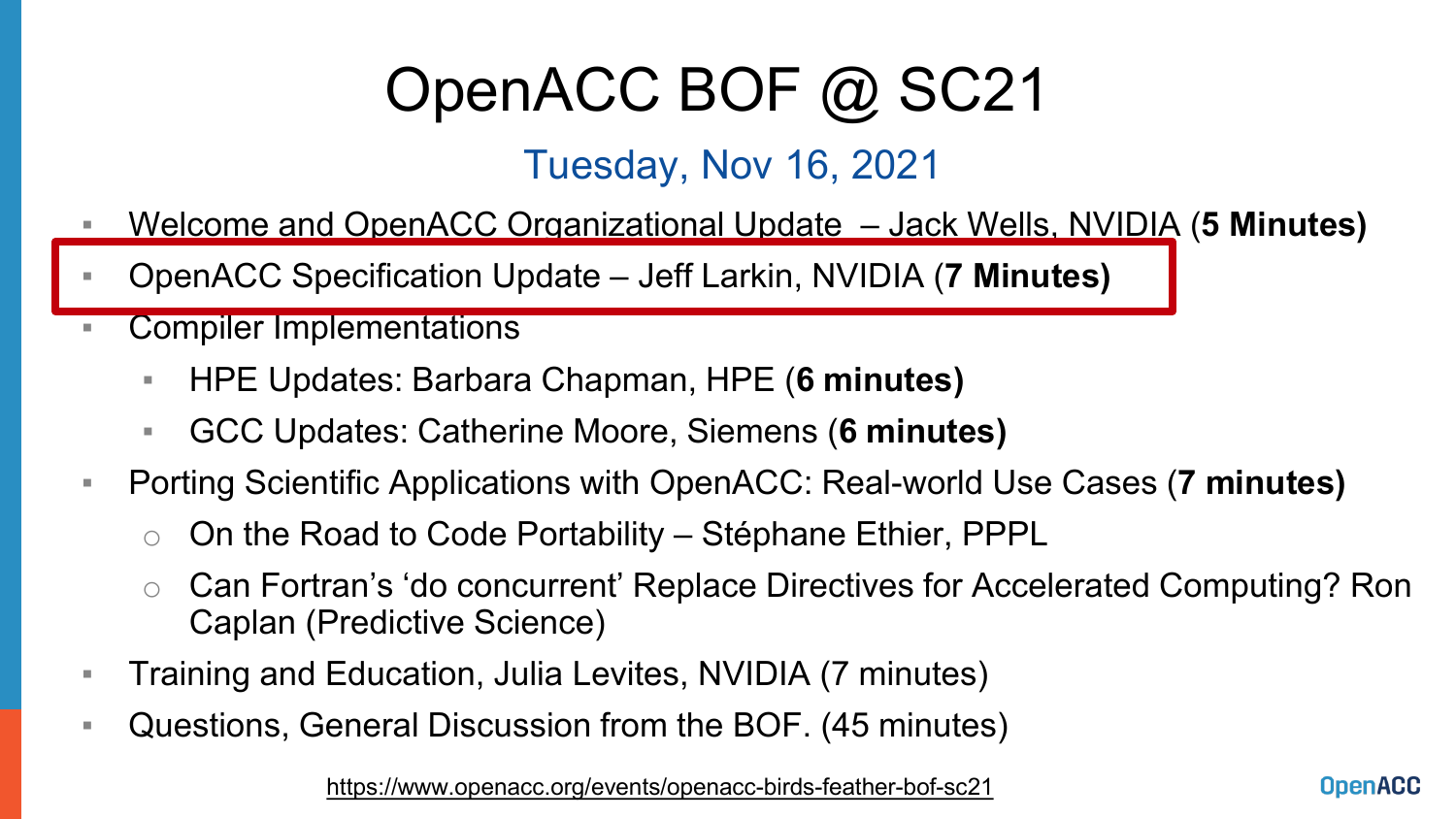# Technical Committee Update

#### Activities since SC20

- OpenACC 3.2 is out!!
	- Error Handler
	- **EXA** Initialize/Shut Down individual devices from runtime API
	- Acc Wait Any
	- Asynchronous Structured Data Regions
	- Many clarifications and reorganizations
- LLVM Upstreaming
	- Community effort to upstream CLACC and FLACC Efforts
	- Participation to-date by several vendors, labs, and universities
	- Must more help is needed!

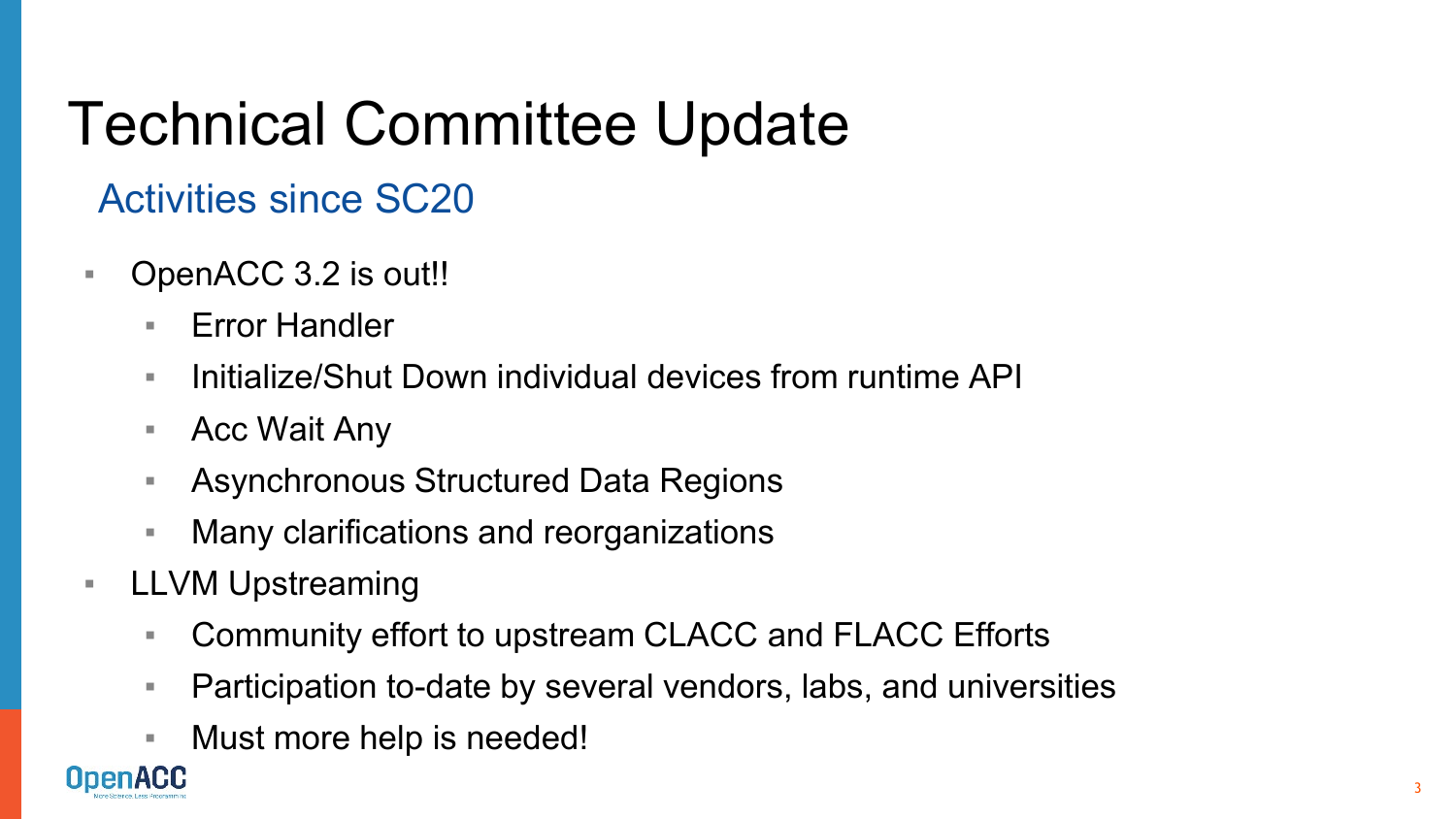### Error Handler

- Developer or Tool may register an Error Callback
- $\blacksquare$  From the error callback:
	- Inspect/Diagnose the issue
	- Clean-up and/or checkpoint as-needed
	- Gracefully shutdown
- No error recovery, only inspection
- **EXT** Great Side Effect: Significantly improved definition of error conditions throughout the specification!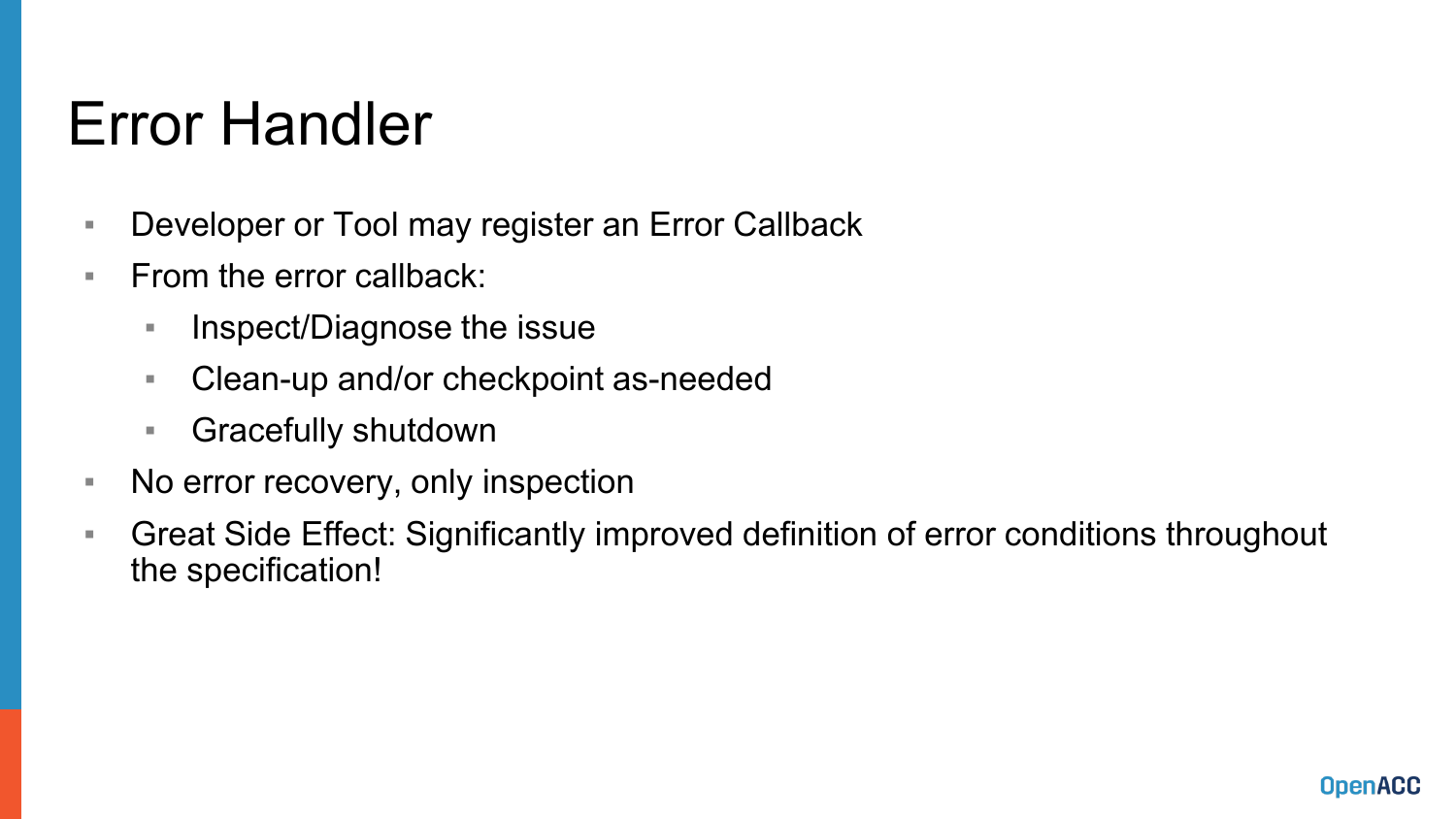### Improved Device Initialization

#### Before 3.2

// Initialize all devices of the // default type acc\_init(acc\_device\_default);

```
// Initialize individual device via
// the pragma
#pragma acc init \
device type(acc device default) \setminusdevice_num(0)
```
#### Version 3.2

// Initialize just device 0 of // default type acc init device(acc device default, 0);

```
// Initialize individual device via
// the pragma
#pragma acc init \
device type(acc device default) \setminusdevice_num(0)
```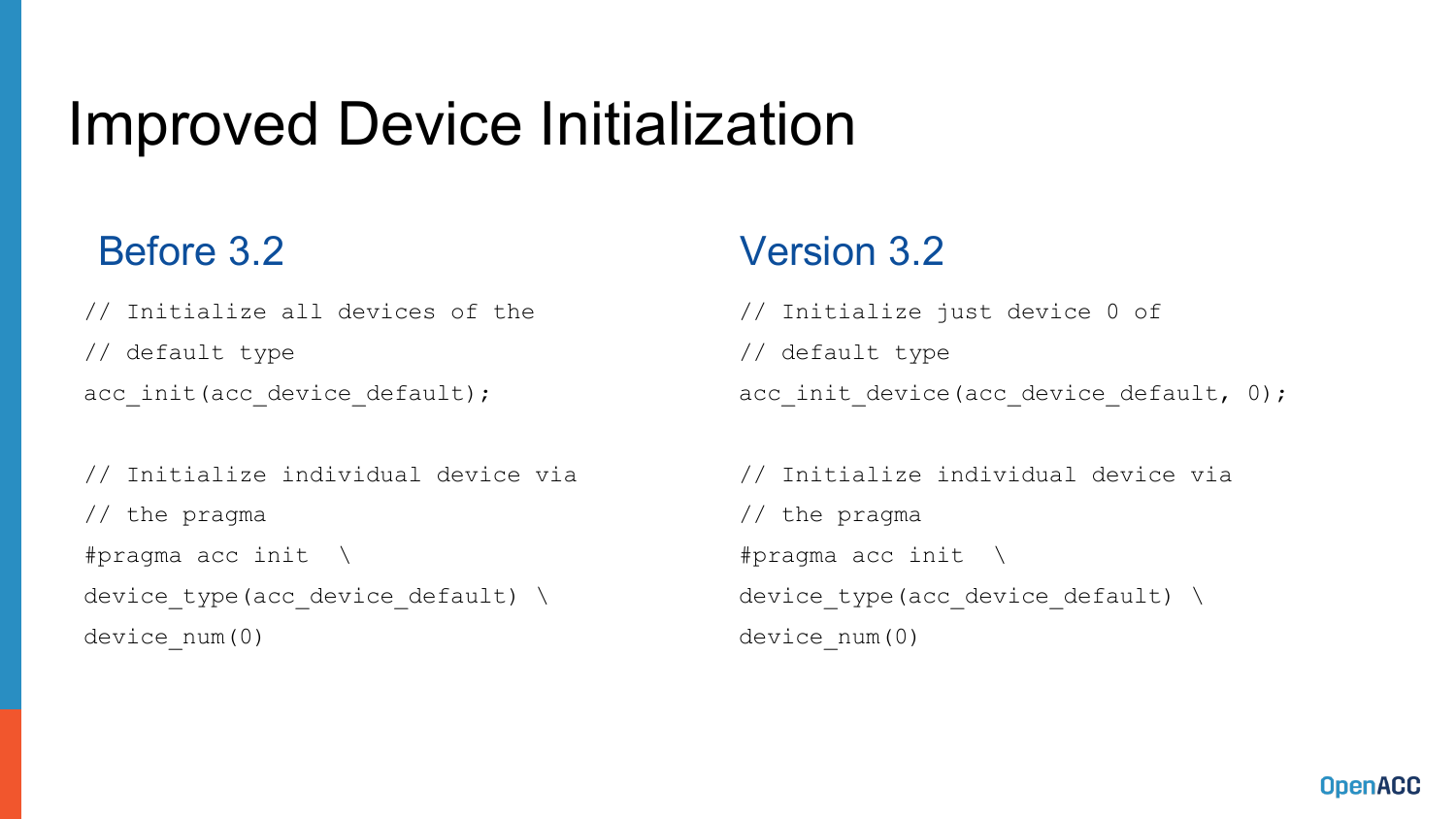# Wait Any

```
#pragma acc data copyin(list[0:10])
{
  int queues[10];
 for ( int i=0; i < 10; i++ )
  {
    // Do some unbalanced operation on several queues
   #pragma acc enter data copyin(list[i].member[0:list[i].size]) async(i)
   // Put the queue number in the queues list, the index and queue number
   // do not need to match, like they do here.
    queues[i] = i;}
  int next;
 // Look for queue that is ready to process
  while ( (next = acc wait any(10,queues)) >= 0 )
  {
    // Remove this queue from consideration next time around
    queues[next] = acc_async_sync;
    // Process work dependent on above
    #pragma acc parallel loop
    {
     for ( int j=0; j < list[i].size; j++)
      {
        // do stuff
      }
    }
  }
}
```
With acc\_wait\_any it's possible to poll asynchronous work queues and find a queue that's ready now.

Useful for load-imbalances and other unpredictable timings.

Modeled after MPI\_Waitany and similar APIs.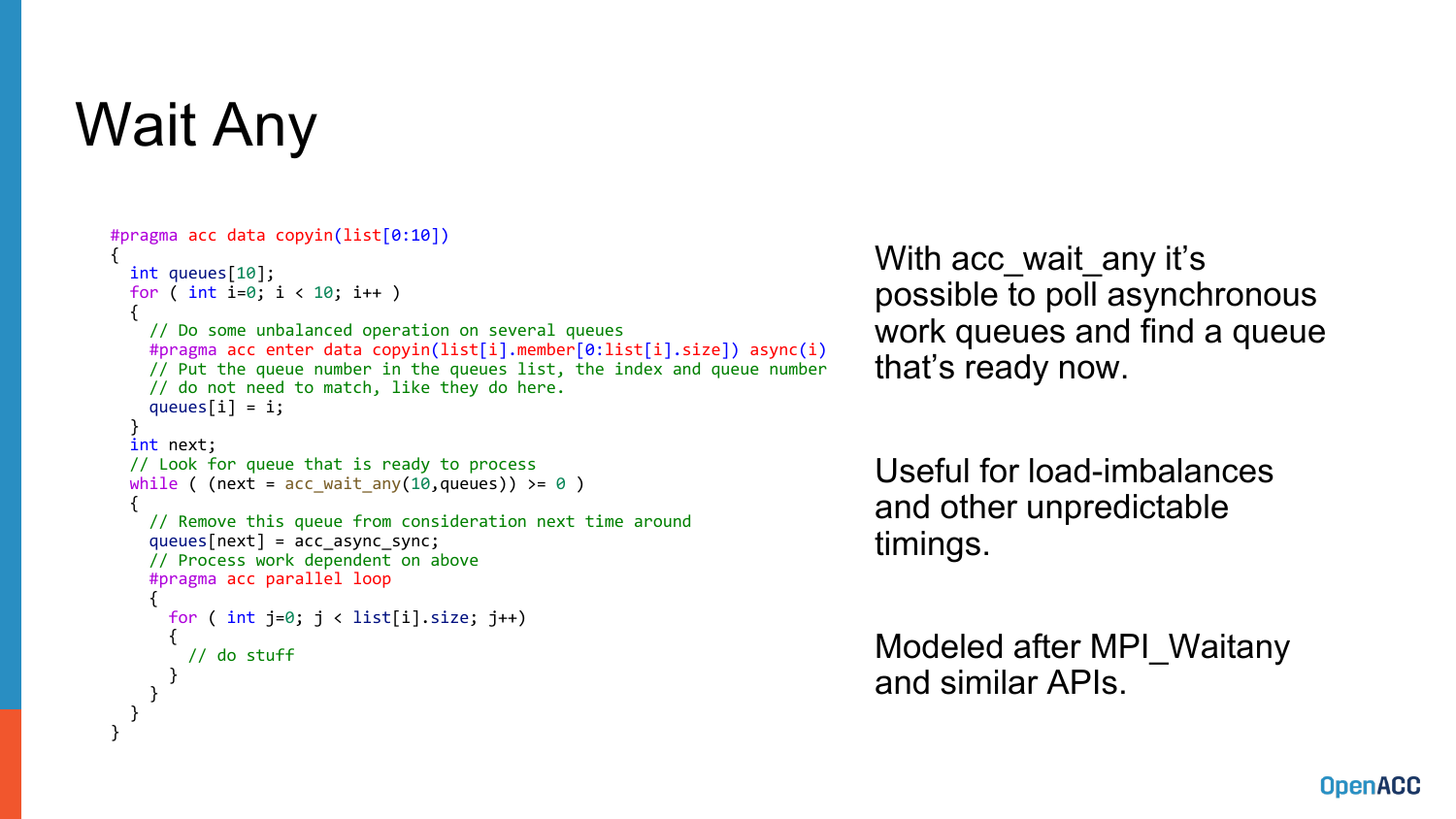### Asynchronous Structure Data Regions

```
// Mark this entire data region as asynchronous on queue 0
#pragma acc data copy(A[0:N]) async(0)
{
  // Execution MAY continue here before data allocation and 
  copies complete
  // This region MUST wait on queue 0 to ensure data is ready or 
  enqueue itself
  // in queue 0 as well.
  #pragma acc parallel loop async(1) wait(0)
  for ( int i=0; i < N; i++ ) { ; }
  // Since the data region MUST NOT copy or deallocate A until 
  the parallel
  // region has finished, this wait is necessary.
  #pragma acc wait(1) async(0)
}
// Execution MAY continue here before data copies and 
   deallocation occurs
// It's necessary to wait on queue 0 before operating on A to 
   ensure the device
// has finished any data operations.
```

```
#pragma acc wait(0)
```
Previously structured data regions had to be synchronous, in part due to data allocation.

Now data operations at the beginning and end of data regions can be made asynchronous.

Please be sure you understand the ramifications.